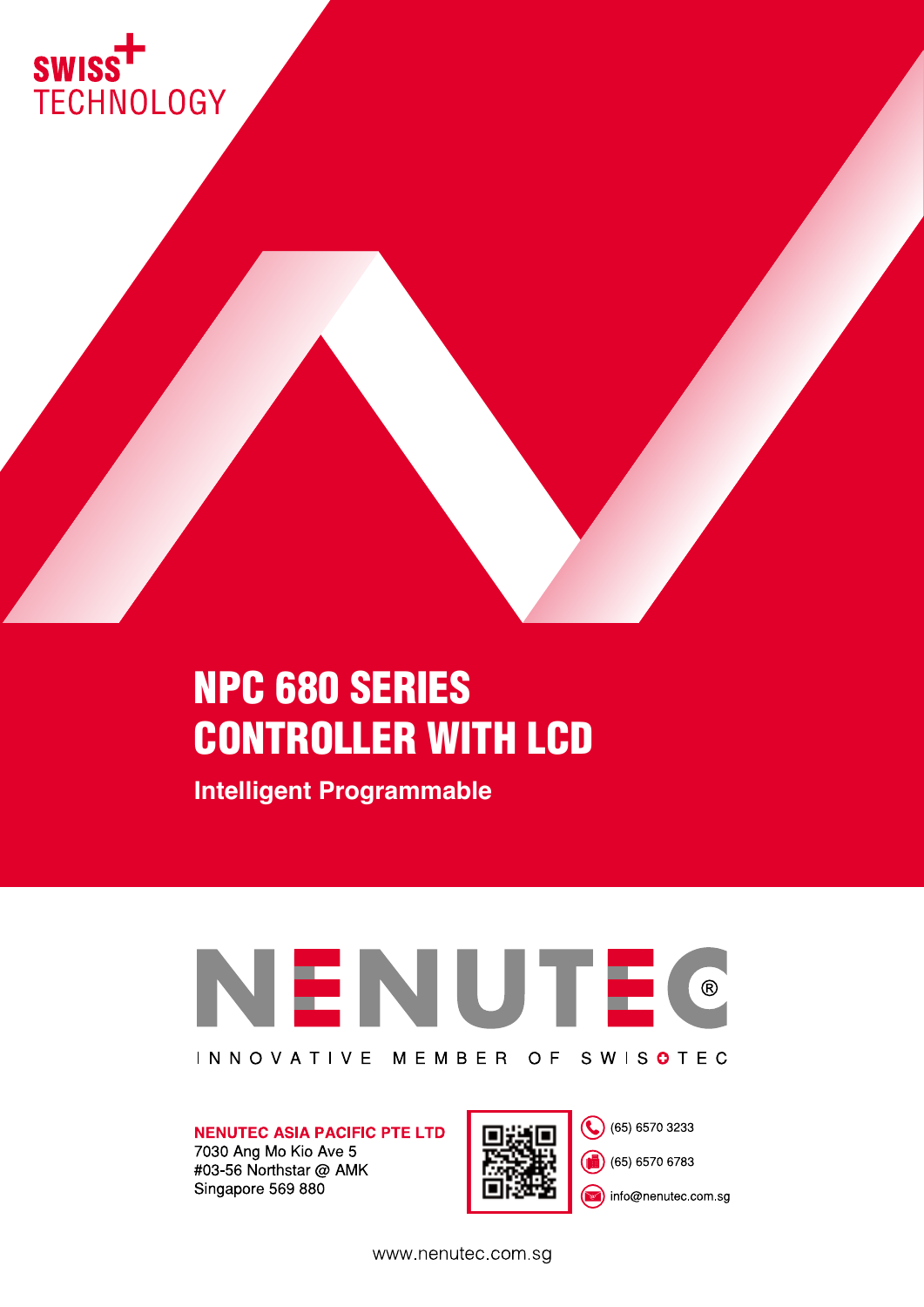## **NPC 680 SERIES CONTROLLER WITH LCD**

**Intelligent Programmable**



## **NPC 680 SERIES**

NPC 680 series feature a 3-wire floating (incremental) and 0-10 VDC control output and come with a Liquid Crystal Display. The controllers are designed for use in 2-pipe or 4-pipe air handling units, and a variety of heating and cooling applications controlled by water valves and damper actuator.

## **PRODUCT FEATURE**

- **Aesthetic Design with LCD**
- 3 Point Floating and Modulating 0 10Vdc in 1 controller
- Temperature, Pressure or RH with 2 stage controls
- **Internal NTC thermistor Sensor**
- Able to be use with External Passive or Active sensor, NTS Series (Optional)
- **User Programmable**

#### **TECHNICAL SPECIFICATION**

| <b>MODEL NUMBER</b>                 | <b>NPC 680</b>                      | 3 Point Floating and Modulating Control Dual Output, Cooling and<br>heating only, 2-pipe or 4-pipe system. Pressure or Humidity with 2 stage<br>Control |
|-------------------------------------|-------------------------------------|---------------------------------------------------------------------------------------------------------------------------------------------------------|
|                                     | <b>NPC 681</b>                      | 2 Point Modulating Control Output, Cooling and heating only, 2-pipe<br>or 4-pipe system. Pressure or Humidity with 2 Analogue Output                    |
| <b>POWER SUPPLY</b>                 | <b>AC 24V</b>                       |                                                                                                                                                         |
| <b>SET POINT RANGE</b>              |                                     | -40 to 140°C for Temperature, 0 to 100% for Humidity or 40 to 215 for Pressure Controls                                                                 |
| <b>ADJUSTABLE PROPORTIONAL BAND</b> | $0 - 10K$                           |                                                                                                                                                         |
| <b>SENSOR ELEMENT</b>               | NTC Thermistor 10K $\Omega$ at 25°C |                                                                                                                                                         |
| <b>ANALOGUE INPUT</b>               |                                     | DC 0-10 V, DC 0-5 V or 020 mA                                                                                                                           |
| <b>ANALOGUE OUTPUT</b>              | DC 0-10 V or 020 mA                 |                                                                                                                                                         |
| <b>DIGITAL TRIAC OUTPUT</b>         | AC 24 V 1A max                      |                                                                                                                                                         |
| <b>BODY MATERIAL</b>                | Self-extinguishing, Molded ABS      |                                                                                                                                                         |
| <b>FINISH</b>                       | Off White Color                     |                                                                                                                                                         |
| <b>IP PROTECTION</b>                | <b>IP30</b>                         |                                                                                                                                                         |
| <b>AMBIENT TEMPERATURE</b>          | -20°C50° as per IEC721-3-3          |                                                                                                                                                         |
| <b>AMBIENT HUMIDITY</b>             | 595% rH (non Condensing)            |                                                                                                                                                         |
| <b>INVENTORY TEMPERATURE</b>        | +70°C as per IEC 721-3-2            |                                                                                                                                                         |
| <b>CERTIFICATION</b>                | CE and ISO 9000 (ENrequirements)    |                                                                                                                                                         |